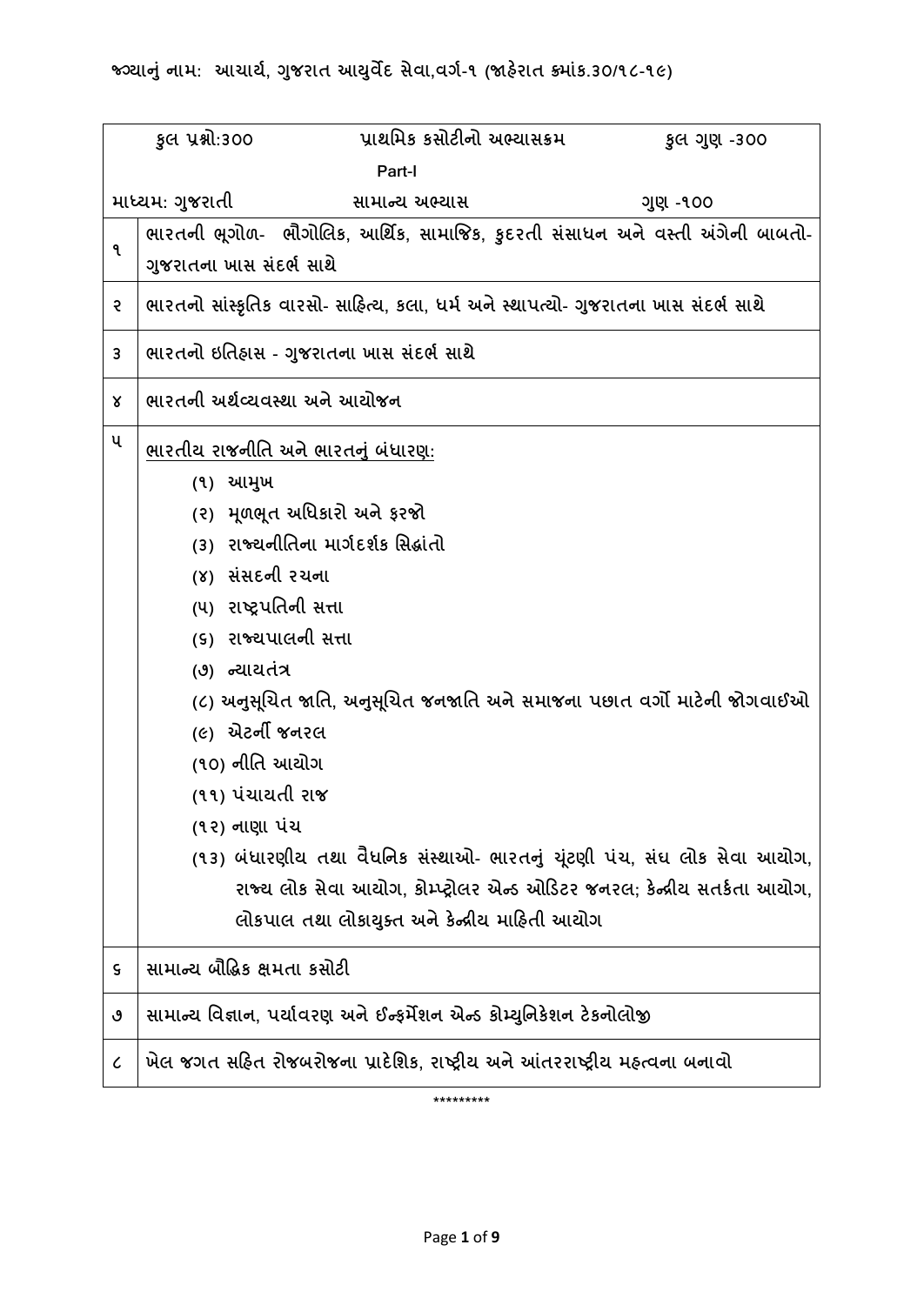| Syllabus of Preliminary Test for the recruitment of of Principal, Gujarat Ayurveda Service,<br>Class-I (Advt.No.30/18-19) |                                                                                                                                                                                                                                                                                                                                                                                                                                                                                                                                                                                                                                                                                                                                                                                                      |  |  |  |  |
|---------------------------------------------------------------------------------------------------------------------------|------------------------------------------------------------------------------------------------------------------------------------------------------------------------------------------------------------------------------------------------------------------------------------------------------------------------------------------------------------------------------------------------------------------------------------------------------------------------------------------------------------------------------------------------------------------------------------------------------------------------------------------------------------------------------------------------------------------------------------------------------------------------------------------------------|--|--|--|--|
| Syllabus of Preliminary Test Total Marks-300<br><b>Total Questions:300</b><br>Part-I                                      |                                                                                                                                                                                                                                                                                                                                                                                                                                                                                                                                                                                                                                                                                                                                                                                                      |  |  |  |  |
| Medium: Gujarati<br><b>General Study</b><br>Marks-100                                                                     |                                                                                                                                                                                                                                                                                                                                                                                                                                                                                                                                                                                                                                                                                                                                                                                                      |  |  |  |  |
| 1                                                                                                                         | Geography of India- Physical, Economic, Social, Natural Resources and                                                                                                                                                                                                                                                                                                                                                                                                                                                                                                                                                                                                                                                                                                                                |  |  |  |  |
|                                                                                                                           | population related topics- with special reference to Gujarat                                                                                                                                                                                                                                                                                                                                                                                                                                                                                                                                                                                                                                                                                                                                         |  |  |  |  |
| $\overline{2}$                                                                                                            | Cultural heritage of India- Literature, Art, Religion and Architecture- with                                                                                                                                                                                                                                                                                                                                                                                                                                                                                                                                                                                                                                                                                                                         |  |  |  |  |
|                                                                                                                           | special reference to Gujarat                                                                                                                                                                                                                                                                                                                                                                                                                                                                                                                                                                                                                                                                                                                                                                         |  |  |  |  |
| 3                                                                                                                         | History of India with special reference to Gujarat                                                                                                                                                                                                                                                                                                                                                                                                                                                                                                                                                                                                                                                                                                                                                   |  |  |  |  |
| $\overline{4}$                                                                                                            | Indian Economy and Planning                                                                                                                                                                                                                                                                                                                                                                                                                                                                                                                                                                                                                                                                                                                                                                          |  |  |  |  |
| 5                                                                                                                         | Indian Polity and the Constitution of India:<br>Preamble<br>(1)<br><b>Fundamental Rights and Fundamental Duties</b><br>(2)<br>Directive Principles of State Policy<br>(3)<br><b>Composition of Parliament</b><br>(4)<br>(5) Powers of the President of India<br>(6) Powers of Governor<br>Judiciary<br>(7)<br>Provisions for Scheduled Castes, Scheduled Tribes and backward<br>(8)<br>classes of the society<br>(9) Attorney General<br>(10) NITI Aayog<br>(11) Panchayati Raj Institutions<br>(12) Finance Commission<br>(13) Constitutional and Statutory Bodies: Election Commission of<br>India, Union Public Service Commission, State Public Service<br>Commission, Comptroller and Auditor General; Central Vigilance<br>Commission, Lokpal and Lokayukta, Central Information<br>Commission |  |  |  |  |
| 6                                                                                                                         | <b>General Mental Ability</b>                                                                                                                                                                                                                                                                                                                                                                                                                                                                                                                                                                                                                                                                                                                                                                        |  |  |  |  |
| 7                                                                                                                         | Science, Environment and Information & Communication<br>General<br>Technology                                                                                                                                                                                                                                                                                                                                                                                                                                                                                                                                                                                                                                                                                                                        |  |  |  |  |
| 8                                                                                                                         | Daily events of Regional, National and International Importance including<br><b>Sports</b>                                                                                                                                                                                                                                                                                                                                                                                                                                                                                                                                                                                                                                                                                                           |  |  |  |  |
|                                                                                                                           | *********                                                                                                                                                                                                                                                                                                                                                                                                                                                                                                                                                                                                                                                                                                                                                                                            |  |  |  |  |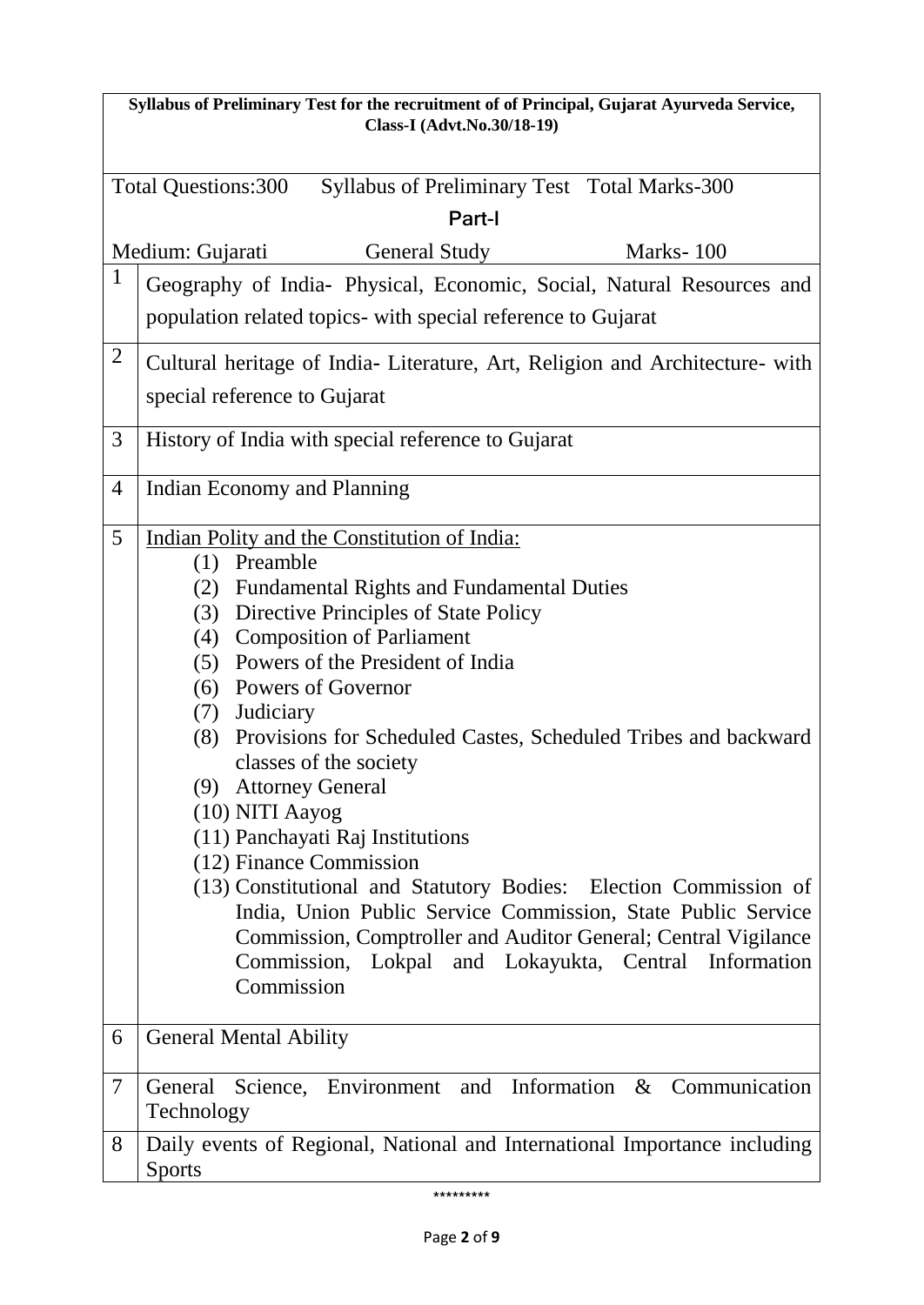**Post: Principal, Gujarat Ayurveda Service, Class-I (Advt.No.30/18-19) Part-II , Syllabus of Concerned Subject (Principal, Gujarat Ayurveda Service, Class-I)**

| <b>Marks: 200</b> | <b>Question: 200</b> | <b>Medium: English</b> |
|-------------------|----------------------|------------------------|

#### **1. Basic Concepts of Ayurveda**

Ayurved itihas in detail and introduction of classical texts during sanhitakaal and their contribution. Classification and general introduction to schools of Indian Philosophy with an emphasis on: Nyaya, Vaisheshika, Sankhya and Yoga. Introduction of Panch Mahabhoot, Aatma, Mann, Kala & Disha, Samanya-Vishesh Sidhdhant & Karya-Karana Sidhdhant, various PRAMANA mentioned in Ayurvedic classics. Introduction to the authors of Bruhadtrayi & Laghutrayi and their contribution in detail.

#### **2. Kriya Sharir and Rachna Sharir**

Fundamental principles of Ayurvedic Science: Tridosha, Sapta Dhatu, Trimala, Triguna, Prakruti (Sharir & Manas), Loka-Purusha Samya, Srotas, Shadvidh Kriyakala & Oja. Prakrti- Sattva Vijñāna. Kosthanga Kriya Vijñāna. Modern Physiology and its applied aspect Physiology of Neuro-Immune-Endocrine Mechanisms. Introduction of Asthi, Sandhi, Dhamani, Shira, Peshi, Koshtha, Kala, Aashaya, Marma and Indriya with Classical as well as modern view. Radio-imaging of limbs, abdomen, pelvis and vertebral column with its clinical application. Surface anatomy of thoracic and abdominal viscera. Shastra Lakshan (Tantra), Tantraguna, Tantradosha, Tachitalya, Arthasraya, Kalpana. Anatomical Terminologies and all systems of human body and Rachna Shariri Vigyan according to classical texts.

# **3. Dravyaguna Vijnan**

Page **3** of **9** Introduction of Sapta Padartha of Dravyaguna Vijnana viz Dravya- Rasa-Guna- Virya- Vipaka- Prabhava and Karma with definition, type, various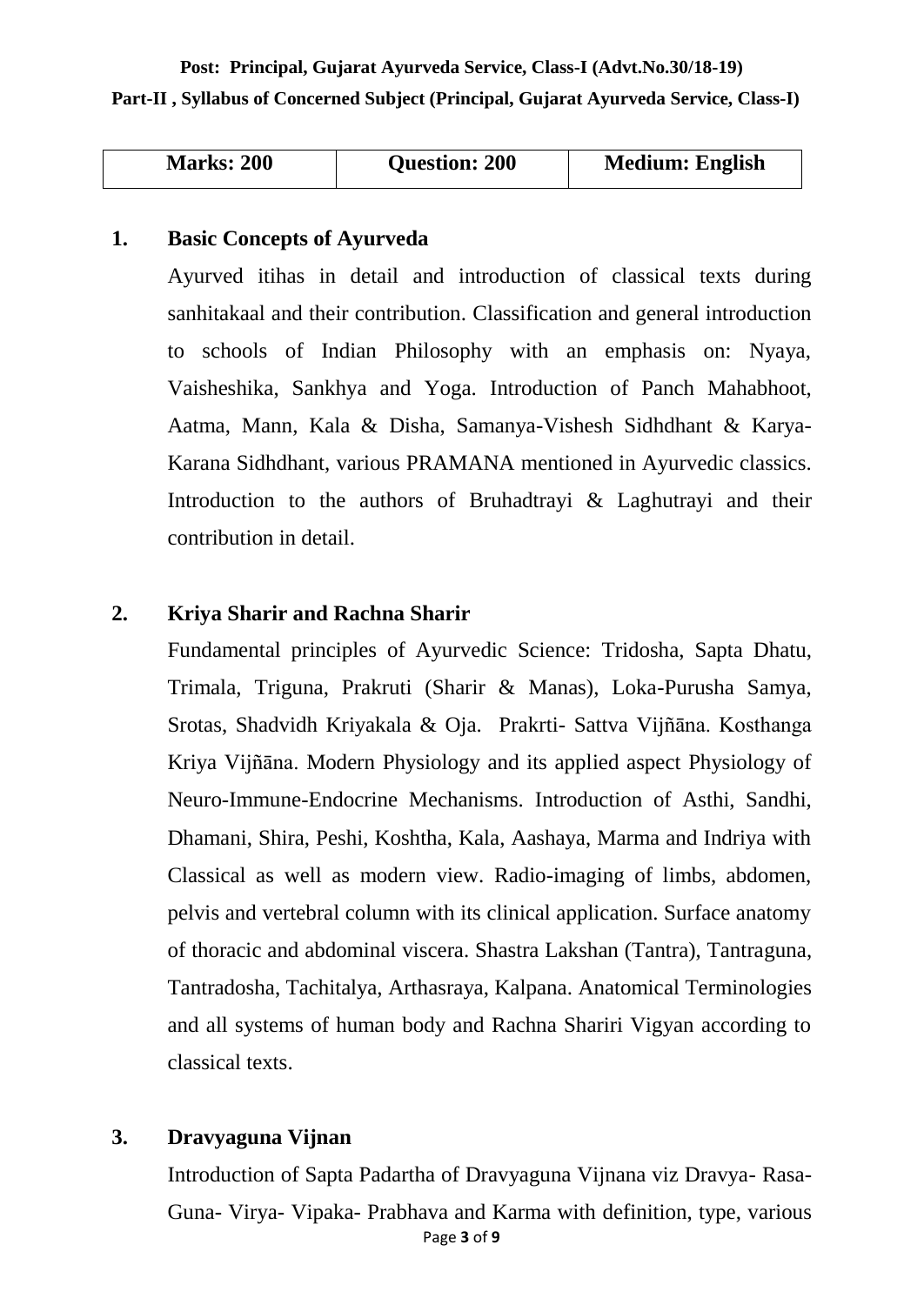commentaries and classical references. Brief information on Karmas of Dashemani Gana of Charak Samhita. Concept of Dravya Shodhan (purification of dravya), Apamishran (adulterants) & Abhava pratinidhi dravya (substitutes). Introduction, Definition & scope of Pharmacology and Principles of general Pharmacology. Introductory Knowledge of following Annapana Varga as per Bruhadtrayi & Laghutrayi: 1. Jala Varga 2. Dugdha Varga 3. Madhu Varga 4. Taila Varga 5. Sukadhanya Varga 6. Shamidhanya Varga 7. Phala Varga 8. Shaka Varga 9. Mamsa Varga 10. Aharayogi.

Basic knowledge of all basic drugs in respect of Sanskrit Name, Botanical Name, family, habit, part used and clinical aspect according to classical texts.

# **4. Agadtantra, Vyavahar-Ayurved Evum Vidhivaidyak**

Definition of toxicology and poison, suicidal and homicidal poisons, classification of poisons, their action and route of administration, absorption, excretion, metabolism, diagnosis and general principles of treatment, duties of a medical practitioner in case of suspected poisoning. Manifestation of poisoning due to poisons of plant origin their fatal Dose, fatal period, management of poisoning, post mortem appearance and its medico legal importance. All aspects of Visha and Upavisha and Garavisha, Dooshivisha, Viruddhahara. Food adulteration and poisoning– classification, diagnosis, management and contemporary significance. Introduction to Narcotic drugs and Psychotropic Substances Act 1985. Ethics as in classical Texts. Types of Vaidya, Pranabhisara and Rogabhisara Vaidya, Qualities and Responsibilities of Vaidya, Chaturvidha Vaidyavrutti, Duties of Vaidya to his patient, Vaidya Sadvrittam, Apujya Vaidya, Code of conduct.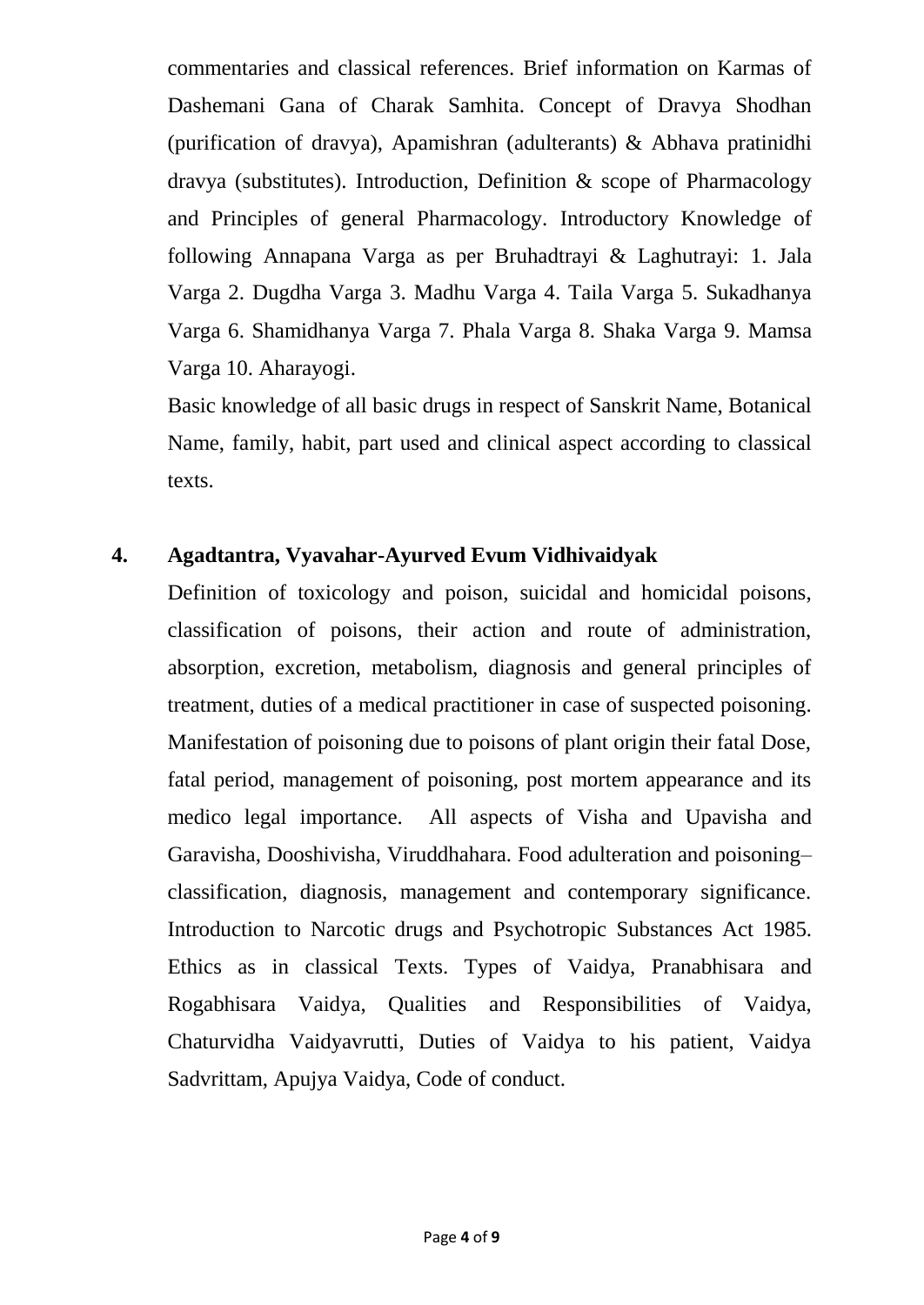# **5. Rasashastra Evam Bhaishajyakalpana**

Brief Description and Application of Technical terminologies (Paribhasha): Avapa, Nirvapa, Dhalana, Bhavana, Jarana, Murchana, Shodhana, Marana, Amrutikarana, Lohitikarana, Mruta Loha, Satwa Patana, Druti, Apunarbhava, Niruttha, Rekhapurna, Varitara. Samanya Shodhan & Marana of Sadharana Rasa, Maha Rasa, Upa Rasa, Ratna-Upratna & Dhatu. Aushadhi Yoga Gyanam- ingredients, manufacturing process & Bheshaj prayogvidhi. Panchavidha Kashaya Kalpana and other Kalpana: Kashaya Yoni, Swarasa, Kalka, Kwatha, Hima and Phanta, Pramathya, Aushadha siddha paniya, Tandulodaka, Laksha rasa, Mantha, Panaka, Arka, Churna, Rasakriya, Ghana, Phanita, Avaleha, Prasha, Gudapaka, Sharkara, Syrups, Ksheerapaka, Satva, Guggulu kalpana, Vati, Guti, Pinda, Modaka, Varti Preparation of Tablets, pills, capsule and Suppositories. Masi kalpana, Lavana kalpana, Kshara kalpana and Kshara sutra. Broad Knowledge of Ayurvedic formulary of India and Ayurvedic Pharmacopoeia of India and important all clinically used medicines, Rasa Kalpana and Bheshajya Kalpana Medicines.

# **6. Agrya Bhava from Chraka Samhita Sutra Sthana and other Classical Texts.**

# **7. Roga Nidana**

Definition and importance of Roganidana.**;** Samanya Lakshana of Dosha-Dhatu-Mala: Vriddhi and Kshaya; Hetu, Bheda and Lakshana of Agni Dushti; Definitions and Samanya Lakshana of Ama; Sama and nirama Dosha, Dushya Lakshana; Dosha Paka and Dhatu Paka Lakshana; Concept, classification, diagnosis and general complications of Avarana; Doshagati and Rogmarga; Detailed study of Srotomoola and Srotodushti Samanya and Vishishta Hetu Lakshana of all Srotas. Differences between Sroto Dushti and Kha Vaigunya. Difference between Roga and Rogi Pariksha. Importance of Nidan Panchaka (i.e Hetu, Purva Roopa, Rupa,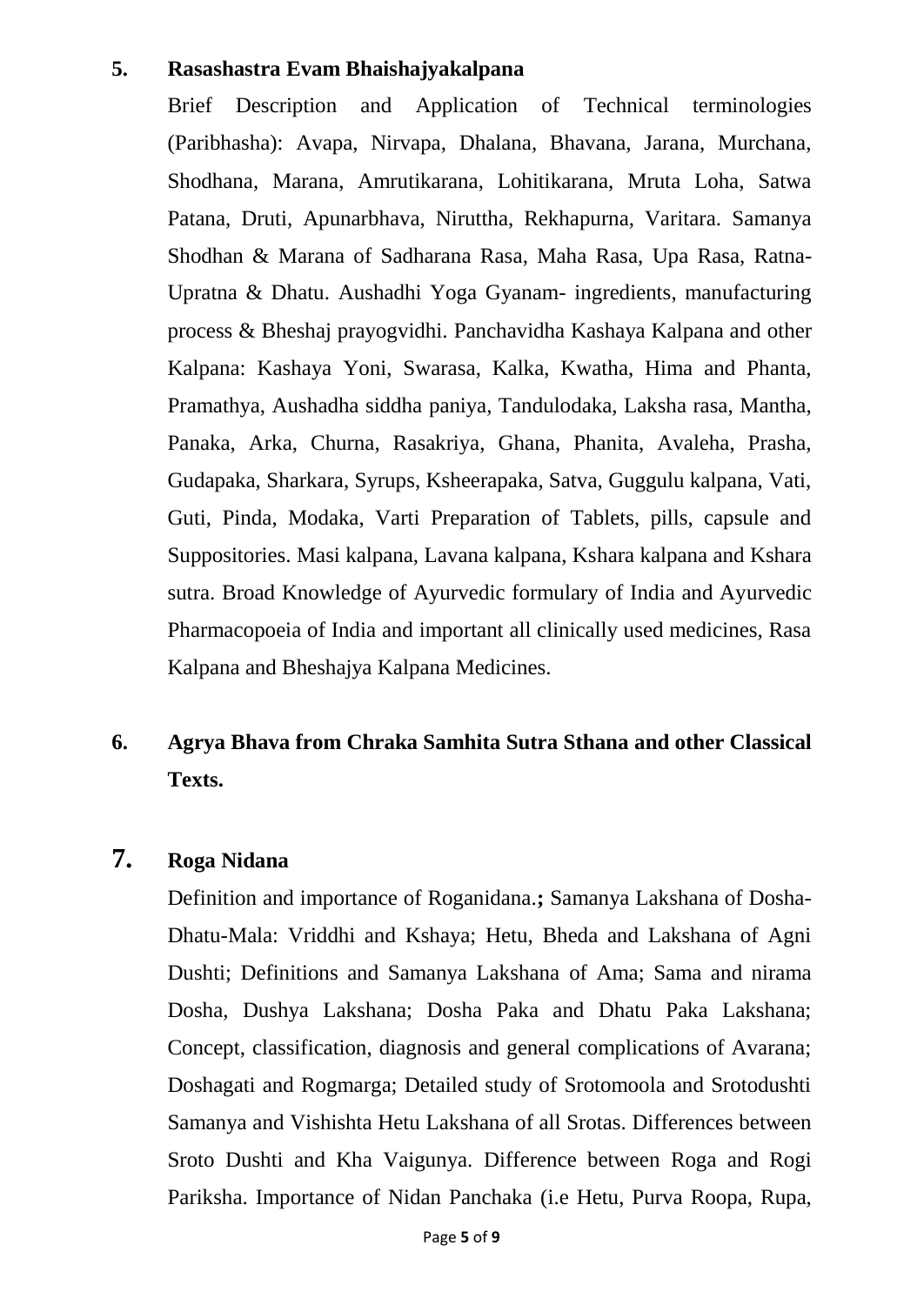Upashaya / Anupashaya, Samprapti). Shat Kriyakaala. Relationship between Nidana Panchaka and Shat Kriyakaala. Systematic study of Nidana Panchaka & Chikitsa including Upadrava, Arishta and Sadhyasadhyata of Pranavaha- Annavaha- Udakavaha-Rasavaha-Rajktavaha- Mansavaha- Medovaha- Ashthivaha- Majjavaha-Shukravaha- Mutravaha- Purishavaha- Swedavaha- Aartavavaha & Manovaha.

## **8. Swasthavritta**

Classical and scientific view of Dincharya, Rhutucharya & Sadvrutta and Aahar, Nidra & Brahmacharya. Short introduction of Ashtang Yoga, Pranayam & Shatkriya. Short introduction of traditional & western Naturopathy science. Causes, Manifestations and control measures of Janapadodhwamsa. National health programmes.

# **9. Prasuti Tantra & Striroga**

Stri Shariravijnan. Rajo Vigyana. Garbhagarbhini Vigyan. Prasava – Vigyan Prakrit prasav. Prasava vyapad. Jatamatra/ Navajata shishu paricharya. Sutika vigyana. Stree Rog vigyan. Prasuti–Streerog-Shalya KarmaYoni Vyapad: Sankhya, Nidana, Lakshana, Upadrava evam Chikitsa. Vandhyatwa: Prakar, Nidana and Chikitsa. Sutika Paribhasha, Sutika Kaal & Sutika paricharya.

# **10. Kaumarbhritya and Balaroga**

Scientific contribution of Kashyapa Samhita in Kaumarbhritya. Dantotpatti evum Danta Raksha Vidhi (Dentition and dental care): Dantasampat (Characteristics of healthy teeth), Danta Nisheka evum Dantodbheda (Eruption of teeth), Dantodbhedjanya Vikara (Dentition disorders). Sahaja Madhumeha (Juvenile diabetes). Kuposhanajanya Vyadhi (Nutritional disorders): Karshya, Phakka, Balashosha and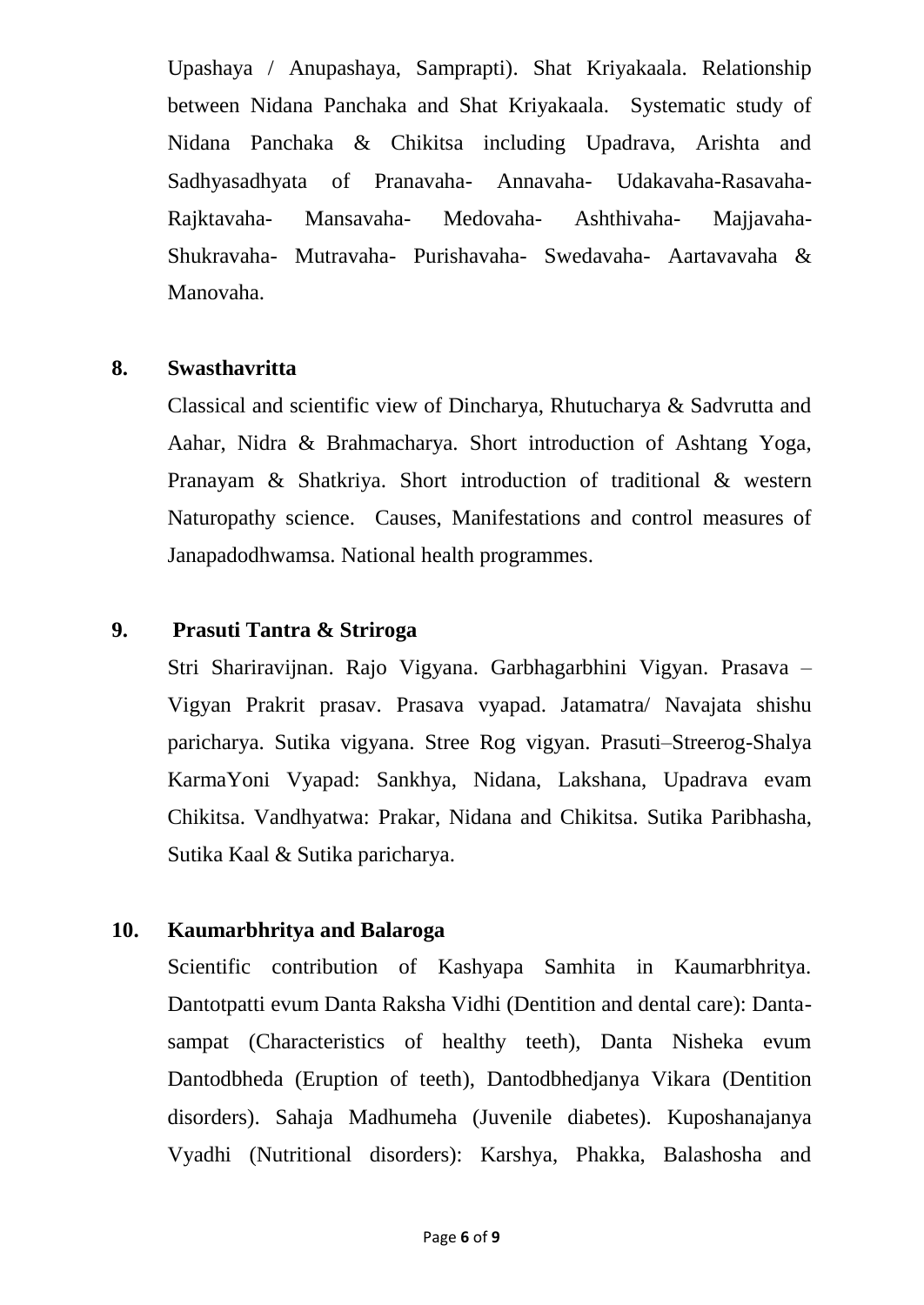Parigarbhika (Protein Energy Malnutrition), Vitamin and Micro-nutrient deficiency disorders, Hyper-vitaminosis, failure to thrive.

#### **11. Samanya Chikitsa Siddhanta**

Brief description of Sahajavyadhi (Congenital disorders): Sahaja Hridaya Vikara (Congenital Cardiac Disorders) Jalashirshaka (Hydrocephalus), Khandaoushtha (cleft lip), Khanda-Talu (cleft palate) Sanniruddha Guda (Anal stricture / imperforated anus), Pada Vikriti (Talipes equanovarus and valgus), Spina bifida, Meningocele, Meningomyelocele. Brief knowledge of genetic disorders): Down syndrome, Turner Syndrome, Muscular dystrophy, Sickle-Cell Anemia, Thalassaemia.

## **12. Kayachikitsa**

General introduction and principles of Management of diseases produced by Genetic, Environmental and Iatrogenic factors. Disorders due to drug and Food allergy and their management and other allergic conditions. Detailed description of Chikitsa Sutra and Management of Jwara and its types. Etiopathogenesis & relevant Ayurvedic and Modern management of following types of Fevers-Typhoid, Pneumonia, Pleurisy, Influenza, Mumps, Meningitis, Encephalitis, Tetanus, Yellow fever, Plague, Dengue Fever, Chikun Guniya, Leptospirosis, Viral Fever, Anthrax, Masurika (Small pox), Laghu Masurika (Chicken pox), Romantika (Measles). Description and Management of following Emergency Conditions- Acute Haemorrhage, Hypertensive Emergencies, Acute abdominal pain (Renal colic, Biliary colic, Gastritis, Pancreatitis, Peritonitis and Appendicitis), Acute Abdomen, Anuria/ Oliguria, Congestive Heart Failure, Myocardial Infarction/Angina, Shock, Syncope, Convulsions, Hyperpyrexia, Hyperglycaemia, Hypoglycaemia, Status Asthmaticus, Acute Respiratory Distress Syndrome, Drowning and Electric shock. Derivation, definition, synonyms and importance of Rasayana & Vajikarana (classical as well as modern view).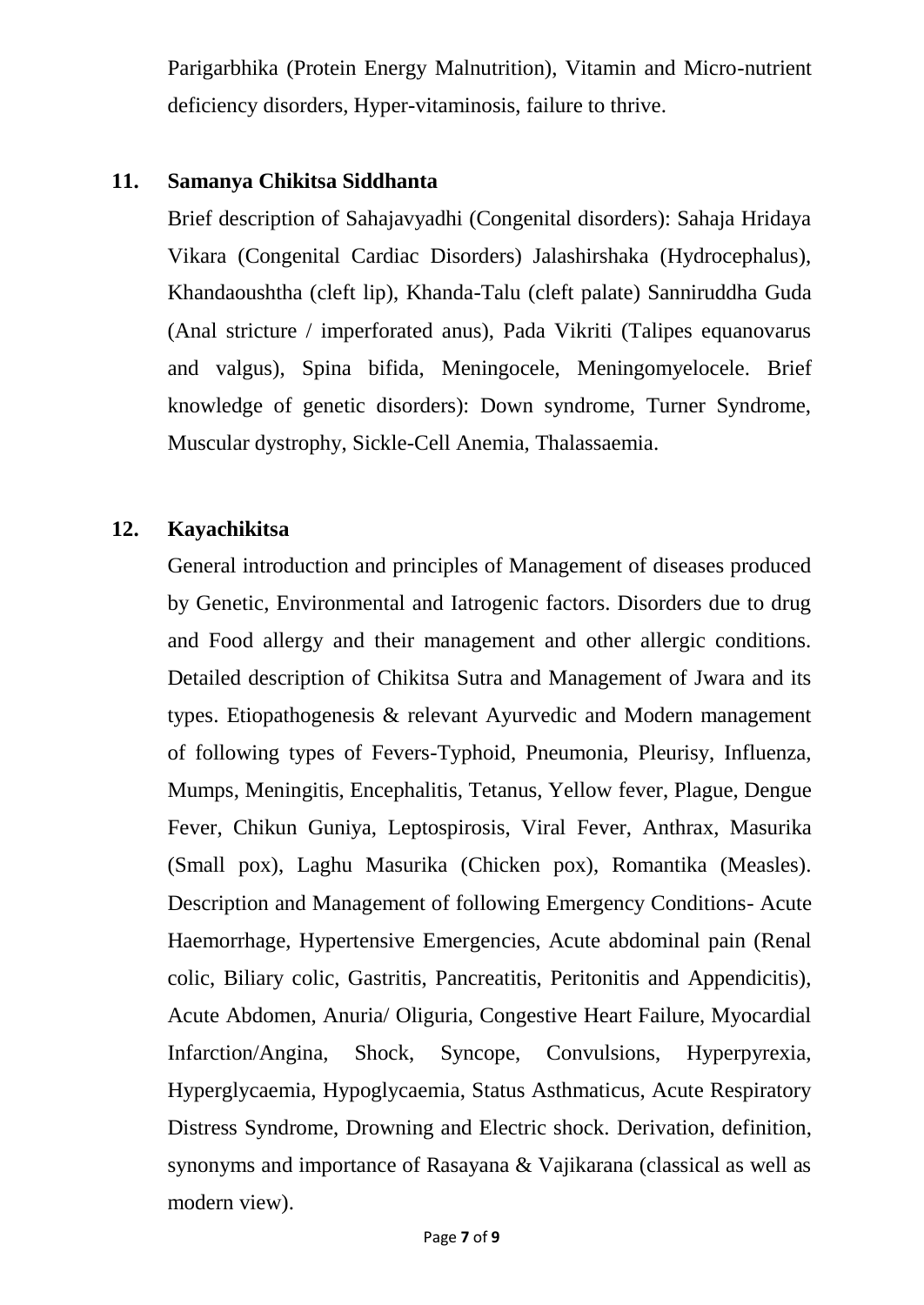## **13. Panchakarma**

Brief knowledge of Snehana, Swedana, Vamana, Virechana, Basti, Nasya, Raktamokshan & Sansarjankram as per Bruhadtrayi. Definition, Utility and Importance of Physiotherapy. Basic Knowledge of Static exercise, Infrared, Short wave diathermy, Electromagnetic therapy, Wax bath therapy, Ultrasonic therapy. Detail knowledge of Tarpana, Putapaka, Anjana, Aaschyotan, Karnapoorana, Parisheka, Nasya, Kavala, Gandoosha, Pratisarana, Karna Dhoopana, Karna Prakshalan, ShiroBasti-Pichu-Abhyang.

## **14. Shalya Tantra**

Knowledge of Ashtavidha Shastra Karma - Surgical procedures. **Agnikarma- Raktamokshana- Jaloukavacharana:** Mahatva, Upakarana, Vidhi, Akruti bheda, Yogya, Ayogya and Upadrava Chikitsa. Nirukti, Nidana, Samprapti, Prakara, Lakshana, Sadhya-asadhyata, Upadrava and Chikitsa of Arsh, Bhagandar, Vrana, Bhagna & Kushtha.

# **15. Shalakya Tantra**

Shalakya Tantra Nirukati, Parichaya, Itihas and Pradhanyam. Comparative and critical study of rogas explained by various granthas. Syntactical derivation, definition and importance of the word "Shalakya". Available literature of Shalakya Tantra (Netra Rog vigyana, Shiro- Nasa-Karna - Kantha Roga Vigyan Maulik Siddhanta and Vangmaya and Danta and Mukha Roga) in Brihattrayi, Laghuttrayi, Yogaratnakar, Chakradutta, Bhel Samhita, Harita samhita and Kashyap samhita. Ayurvediya and Adhunik Netra Rog Vigyan. Recent Advances in Netra Chikitsa & Ophthalmology. Ayurvediya Adhunik and Shiro – Nasa - Karna - Kantha Roga Vigyan. Shiro- Nasa- Karna -Kantha Roga Vigyan Shalya Chikitsa. Ayurvediya and Adhunik Danta evum Mukha Rog Vijnana. Danta evum Mukha Rog Vijnana & Dentistry.